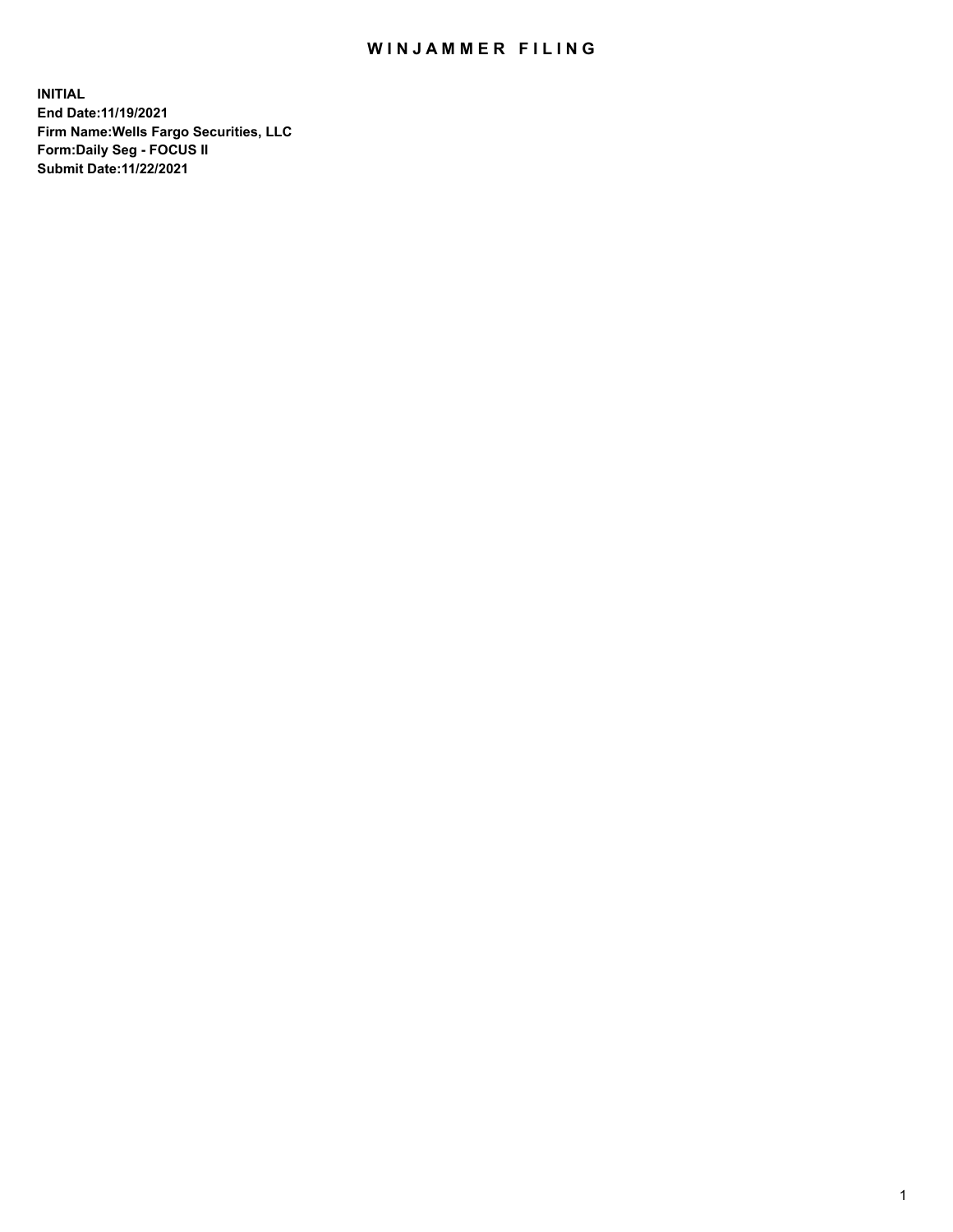**INITIAL End Date:11/19/2021 Firm Name:Wells Fargo Securities, LLC Form:Daily Seg - FOCUS II Submit Date:11/22/2021 Daily Segregation - Cover Page**

| Name of Company                                                                                                                                                                                                                                                                                                                | <b>Wells Fargo Securities LLC</b>                             |
|--------------------------------------------------------------------------------------------------------------------------------------------------------------------------------------------------------------------------------------------------------------------------------------------------------------------------------|---------------------------------------------------------------|
| <b>Contact Name</b>                                                                                                                                                                                                                                                                                                            | <b>James Gnall</b>                                            |
| <b>Contact Phone Number</b>                                                                                                                                                                                                                                                                                                    | 917-699-6822                                                  |
| <b>Contact Email Address</b>                                                                                                                                                                                                                                                                                                   | james.w.gnall@wellsfargo.com                                  |
| FCM's Customer Segregated Funds Residual Interest Target (choose one):<br>a. Minimum dollar amount: ; or<br>b. Minimum percentage of customer segregated funds required:% ; or<br>c. Dollar amount range between: and; or<br>d. Percentage range of customer segregated funds required between:% and%.                         | 125,000,000<br><u>0</u><br>0 <sub>0</sub><br>0 <sub>0</sub>   |
| FCM's Customer Secured Amount Funds Residual Interest Target (choose one):<br>a. Minimum dollar amount: ; or<br>b. Minimum percentage of customer secured funds required:%; or<br>c. Dollar amount range between: and; or<br>d. Percentage range of customer secured funds required between:% and%.                            | 35,000,000<br>$\overline{\mathbf{0}}$<br>00<br>0 <sub>0</sub> |
| FCM's Cleared Swaps Customer Collateral Residual Interest Target (choose one):<br>a. Minimum dollar amount: ; or<br>b. Minimum percentage of cleared swaps customer collateral required:% ; or<br>c. Dollar amount range between: and; or<br>d. Percentage range of cleared swaps customer collateral required between:% and%. | 360,000,000<br><u>0</u><br>00<br>00                           |

Attach supporting documents CH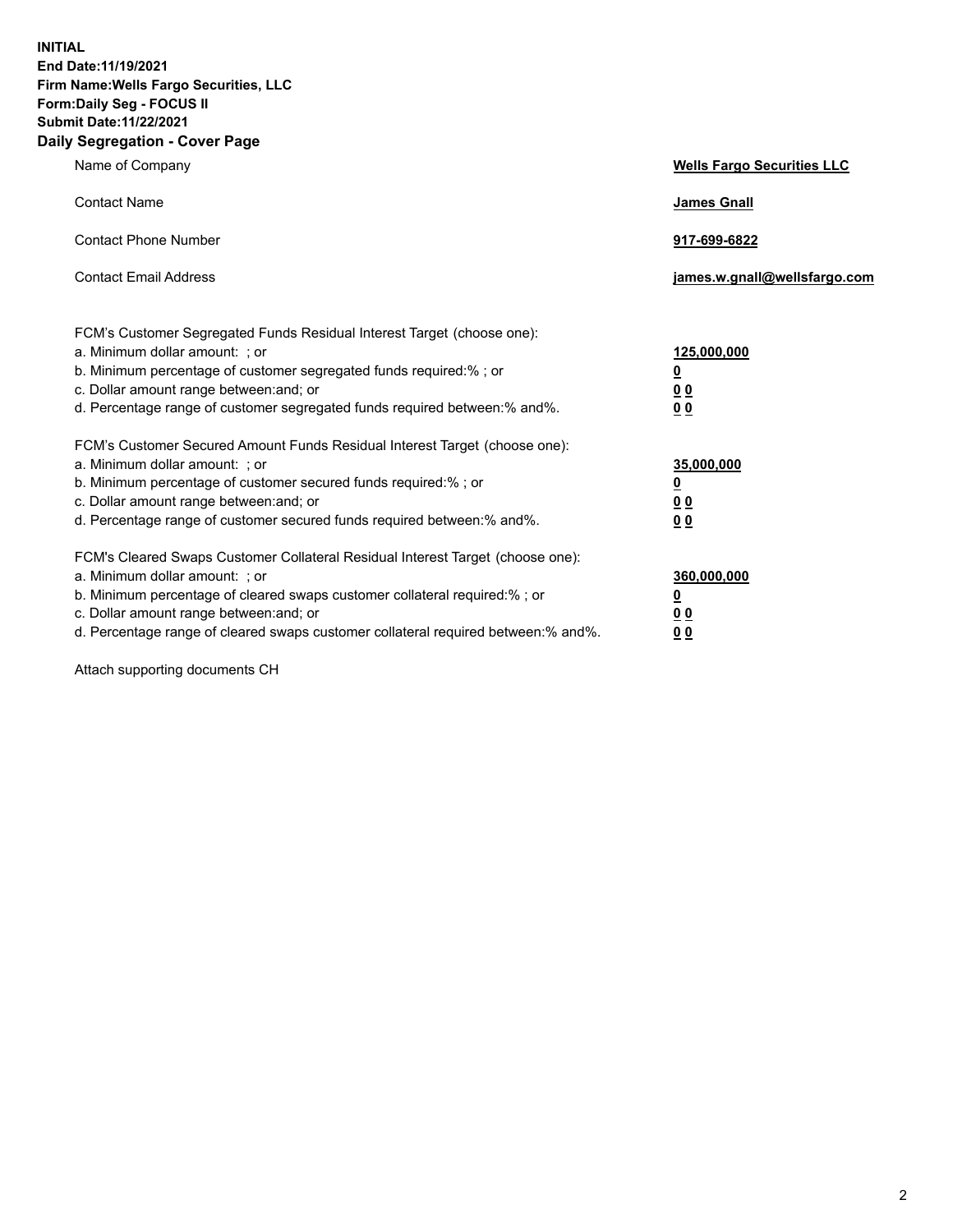## **INITIAL End Date:11/19/2021 Firm Name:Wells Fargo Securities, LLC Form:Daily Seg - FOCUS II Submit Date:11/22/2021**

## **Daily Segregation - Secured Amounts**

|     | Foreign Futures and Foreign Options Secured Amounts                                         |                                |
|-----|---------------------------------------------------------------------------------------------|--------------------------------|
|     | Amount required to be set aside pursuant to law, rule or regulation of a foreign            | $0$ [7305]                     |
|     | government or a rule of a self-regulatory organization authorized thereunder                |                                |
| 1.  | Net ledger balance - Foreign Futures and Foreign Option Trading - All Customers             |                                |
|     | A. Cash                                                                                     | 128,456,332 [7315]             |
|     | B. Securities (at market)                                                                   | 189,548,331 [7317]             |
| 2.  | Net unrealized profit (loss) in open futures contracts traded on a foreign board of trade   | 257,199,304 [7325]             |
| 3.  | Exchange traded options                                                                     |                                |
|     | a. Market value of open option contracts purchased on a foreign board of trade              | $0$ [7335]                     |
|     | b. Market value of open contracts granted (sold) on a foreign board of trade                | $0$ [7337]                     |
| 4.  | Net equity (deficit) (add lines 1. 2. and 3.)                                               | 575,203,967 [7345]             |
| 5.  | Account liquidating to a deficit and account with a debit balances - gross amount           | <b>9,972,844</b> [7351]        |
|     | Less: amount offset by customer owned securities                                            | -9,971,795 [7352] 1,049 [7354] |
| 6.  | Amount required to be set aside as the secured amount - Net Liquidating Equity              | 575,205,016 [7355]             |
|     | Method (add lines 4 and 5)                                                                  |                                |
| 7.  | Greater of amount required to be set aside pursuant to foreign jurisdiction (above) or line | 575,205,016 [7360]             |
|     | 6.                                                                                          |                                |
|     | FUNDS DEPOSITED IN SEPARATE REGULATION 30.7 ACCOUNTS                                        |                                |
| 1.  | Cash in banks                                                                               |                                |
|     | A. Banks located in the United States                                                       | 74,873,213 [7500]              |
|     | B. Other banks qualified under Regulation 30.7                                              | 168,283,509 [7520] 243,156,722 |
|     |                                                                                             | [7530]                         |
| 2.  | <b>Securities</b>                                                                           |                                |
|     | A. In safekeeping with banks located in the United States                                   | 122, 155, 744 [7540]           |
|     | B. In safekeeping with other banks qualified under Regulation 30.7                          | 0 [7560] 122,155,744 [7570]    |
| 3.  | Equities with registered futures commission merchants                                       |                                |
|     | A. Cash                                                                                     | -33,789,745 [7580]             |
|     | <b>B.</b> Securities                                                                        | 87,402,209 [7590]              |
|     | C. Unrealized gain (loss) on open futures contracts                                         | 66,358,031 [7600]              |
|     | D. Value of long option contracts                                                           | $0$ [7610]                     |
|     | E. Value of short option contracts                                                          | 0 [7615] 119,970,495 [7620]    |
| 4.  | Amounts held by clearing organizations of foreign boards of trade                           |                                |
|     | A. Cash                                                                                     | $0$ [7640]                     |
|     | <b>B.</b> Securities                                                                        | $0$ [7650]                     |
|     | C. Amount due to (from) clearing organization - daily variation                             | $0$ [7660]                     |
|     | D. Value of long option contracts                                                           | $0$ [7670]                     |
|     | E. Value of short option contracts                                                          | 0 [7675] 0 [7680]              |
| 5.  | Amounts held by members of foreign boards of trade                                          |                                |
|     | A. Cash                                                                                     | -100,851,778 [7700]            |
|     | <b>B.</b> Securities                                                                        | 215,088,912 [7710]             |
|     | C. Unrealized gain (loss) on open futures contracts                                         | 142,505,224 [7720]             |
|     | D. Value of long option contracts                                                           | $0$ [7730]                     |
|     | E. Value of short option contracts                                                          | 0 [7735] 256,742,358 [7740]    |
| 6.  | Amounts with other depositories designated by a foreign board of trade                      | 0 [7760]                       |
| 7.  | Segregated funds on hand                                                                    | $0$ [7765]                     |
| 8.  | Total funds in separate section 30.7 accounts                                               | 742,025,319 [7770]             |
| 9.  | Excess (deficiency) Set Aside for Secured Amount (subtract line 7 Secured Statement         | 166,820,303 [7380]             |
|     | Page 1 from Line 8)                                                                         |                                |
| 10. | Management Target Amount for Excess funds in separate section 30.7 accounts                 | 35,000,000 [7780]              |

11. Excess (deficiency) funds in separate 30.7 accounts over (under) Management Target **131,820,303** [7785]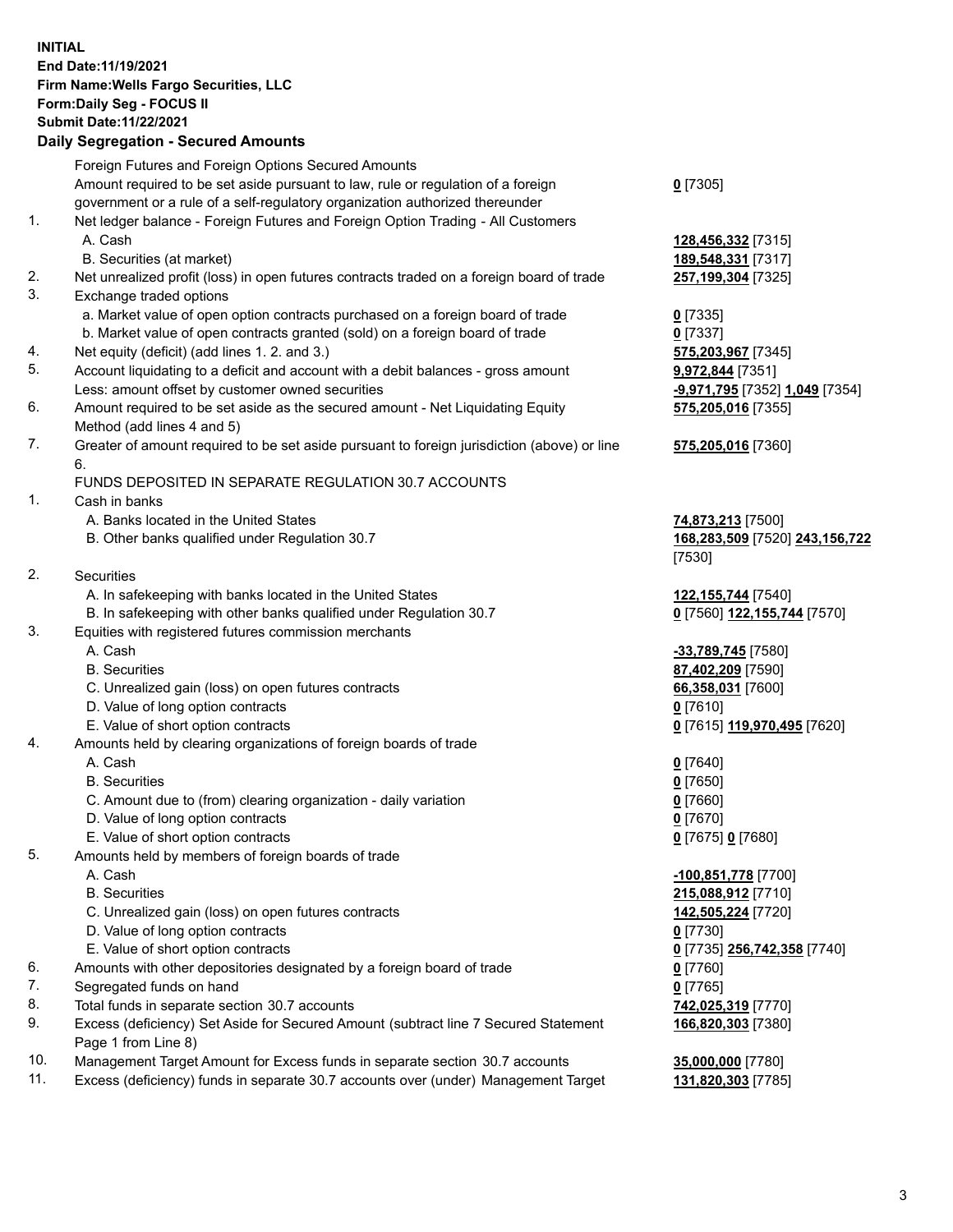**INITIAL End Date:11/19/2021 Firm Name:Wells Fargo Securities, LLC Form:Daily Seg - FOCUS II Submit Date:11/22/2021 Daily Segregation - Segregation Statement** SEGREGATION REQUIREMENTS(Section 4d(2) of the CEAct) 1. Net ledger balance A. Cash **3,265,775,834** [7010] B. Securities (at market) **1,830,927,908** [7020] 2. Net unrealized profit (loss) in open futures contracts traded on a contract market **341,307,935** [7030] 3. Exchange traded options A. Add market value of open option contracts purchased on a contract market **1,855,671,861** [7032] B. Deduct market value of open option contracts granted (sold) on a contract market **-1,892,748,353** [7033] 4. Net equity (deficit) (add lines 1, 2 and 3) **5,400,935,185** [7040] 5. Accounts liquidating to a deficit and accounts with debit balances - gross amount **89,584,823** [7045] Less: amount offset by customer securities **-86,051,108** [7047] **3,533,715** [7050]

- 6. Amount required to be segregated (add lines 4 and 5) **5,404,468,900** [7060] FUNDS IN SEGREGATED ACCOUNTS
- 7. Deposited in segregated funds bank accounts A. Cash **198,252,300** [7070]
	- B. Securities representing investments of customers' funds (at market) **6**

C. Securities held for particular customers or option customers in lieu of cash (at market)

- 8. Margins on deposit with derivatives clearing organizations of contract markets A. Cash **2,861,073,106** [7100]
	- B. Securities representing investments of customers' funds (at market) **299,290,014** [7110]

C. Securities held for particular customers or option customers in lieu of cash (at market)

- 9. Net settlement from (to) derivatives clearing organizations of contract markets **64,673,914** [7130]
- 10. Exchange traded options A. Value of open long option contracts **1,855,671,861** [7132]
	- B. Value of open short option contracts **-1,892,748,353** [7133]
- 11. Net equities with other FCMs
	- A. Net liquidating equity **0** [7140]
	- B. Securities representing investments of customers' funds (at market) **0** [7160]
	- C. Securities held for particular customers or option customers in lieu of cash (at market)
- 12. Segregated funds on hand **0** [7150]
- 13. Total amount in segregation (add lines 7 through 12) **5,882,392,848** [7180]
- 14. Excess (deficiency) funds in segregation (subtract line 6 from line 13) **477,923,948** [7190]
- 15. Management Target Amount for Excess funds in segregation **125,000,000** [7194]
- 16. Excess (deficiency) funds in segregation over (under) Management Target Amount Excess

| 198,252,300 [7070] |  |
|--------------------|--|
| 665,252,098 [7080] |  |
| 106,187,134 [7090] |  |
|                    |  |
|                    |  |
|                    |  |

**1,724,740,774** [7120]

**0** [7170]

**352,923,948** [7198]